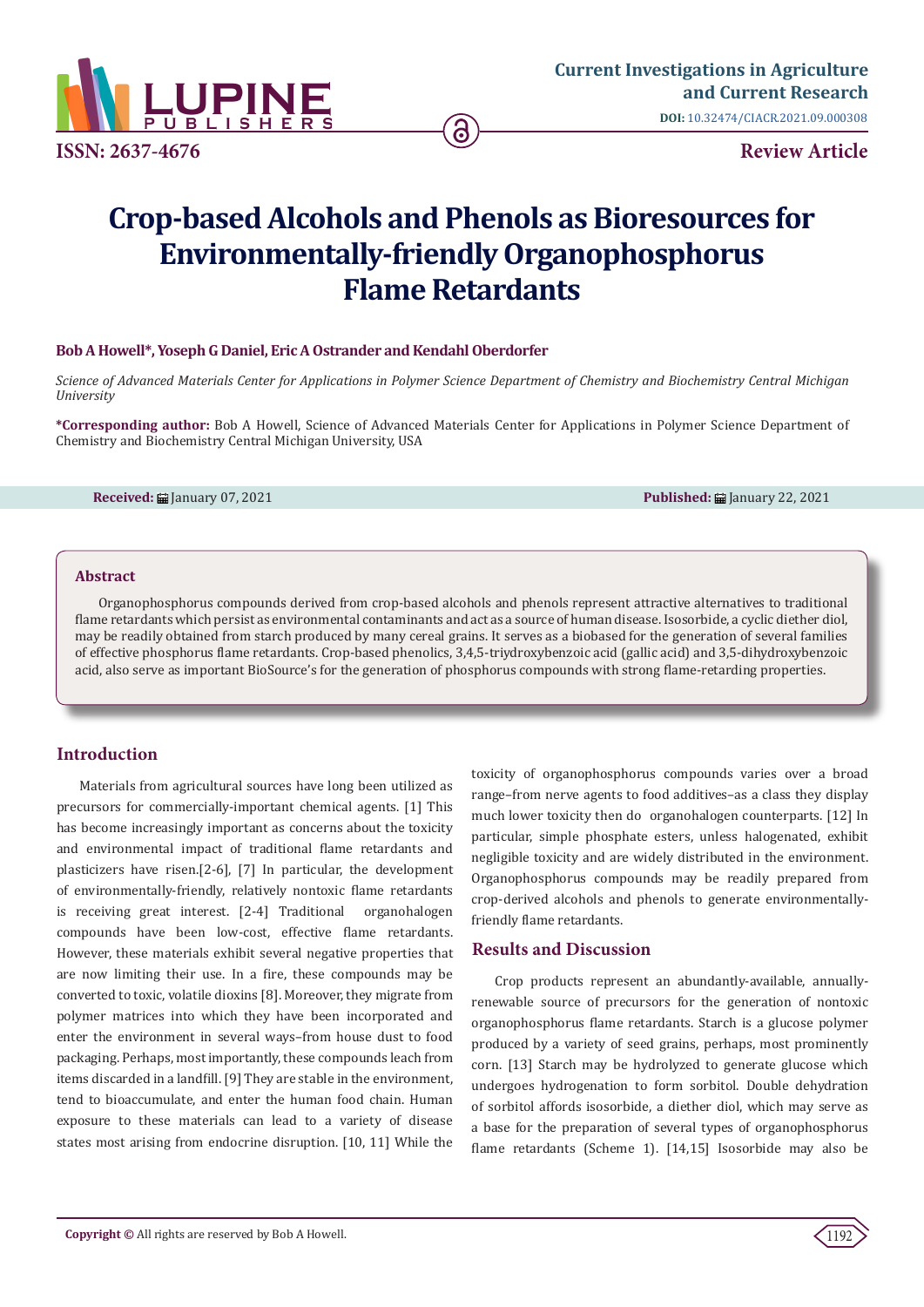used for the preparation of polymeric flame retardants. [16-18] In the simplest case, isosorbide may be directly converted to a variety of phosphorus esters. [19, 20] This depicted in [Scheme 1a] for the DOPO (9, 10-dihydro-9-oxa-10-phosphaphenanthrene-10-oxide) phosphonate. Alternatively, isosorbide may first be converted to the diacrylate (Scheme 1b) and then treated with phosphites (Michael addition) to generate a series of phosphorus derivatives containing phosphorus-carbon bonds. [21] Treatment of isosorbide with 10-undecanoic acid, a biomaterial derived from castor oil, affords a bis-ester containing terminal double bonds (Scheme 1d). This material undergoes smooth thiol-ene reaction with 2-hydroxyethanethiol to provide esters with terminal hydroxyl groups. These esters may be converted to flame-retarding phosphorus esters. [22, 23] All of these phosphorus derivatives of isosorbide function as additive-type flame retardants. Conversion of isosorbide to mono-phosphorus esters followed by esterification with acryloyl chloride (Scheme 1c) generates reactive vinyl monomers which may be covalently incorporated into polymeric materials by copolymerization. [24-26] In all cases, incorporation of these materials into a polymer matrix at a level to provide 1-2% phosphorus provides excellent flame retardance.



**Scheme 1:** Methods for the Generation of Organophosphorus Flame Retardants from Isosorbide.

**Citation:** Bob A Howell\*, Yoseph G Daniel, Eric A Ostrander, Kendahl L. Crop-based Alcohols and Phenols as Bioresources for Environmentally friendly Organophosphorus Flame Retardants. Curr Inves Agri Curr Res 9(2)- 2021. CIACR.MS.ID.000308. DOI: [10.32474/CIACR.2021.09.000308](http://dx.doi.org/10.32474/CIACR.2021.09.000308).

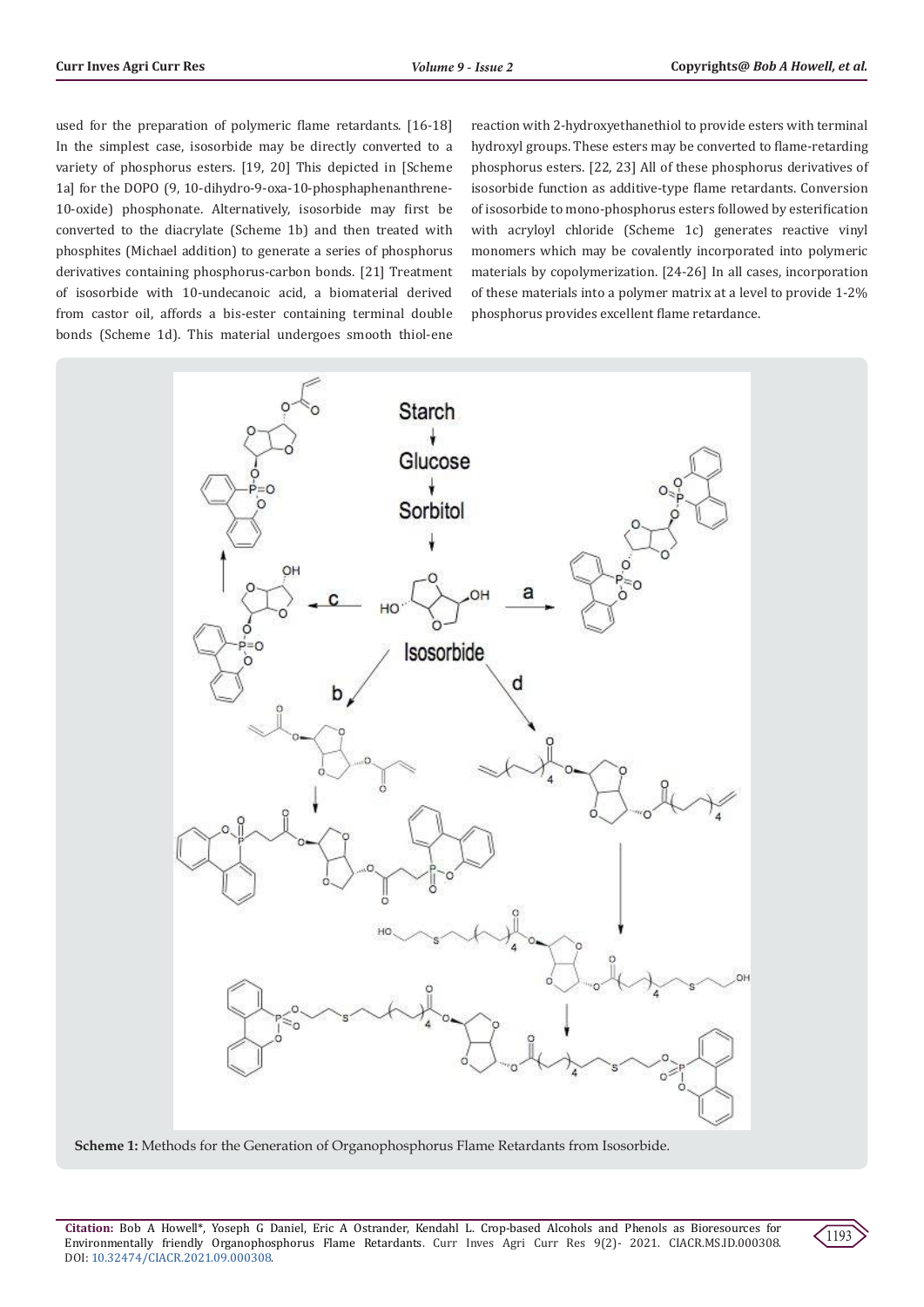Crop-derived phenols also function as valuable precursors to effective phosphorus flame retardants. Both 3,5-dihydroxbenzoic acid and 3,4,5-trihydroxybenzoic acid (gallic acid) have been utilized for the preparation of phosphorus esters with flameretarding properties. [27, 28] Gallic acid is produced by a wide variety of plants. [29, 30] It contains three hydroxyls and a carboxylic acid group. It was converted to the corresponding anilide and the hydroxyl groups were utilized for the generation

of a variety of phosphorus esteres. [27] 3,5-Dihydroxybenzoic acid is also produced by a number of plant crops, most prominently buckwheat. [30] It was converted to the corresponding methyl ester and the ester was used as a base for the preparation of a range of phosphorus compounds. [27, 28] Structures for representative compounds are shown in (Figure 1). Both sets of compounds impart good flame retardancy to a polymeric matrix in which they have been incorporated at a level to provide 1-2% phosphorus. [27,28]



**Figure 1:** Structures for Representative Phosphorus Flame Retardants Derived from 3, 5-Dihydroxybenzoic Acid and 3,4,5-Trihydroxybenzoic Acid.

#### **Conclusion**

Cereal crops and related plants represent valuable sources of biobased alcohols and phenols Which may serve as precursors to environmentally friendly phosphorus flame retardants? These materials are annually renewable, widely dispersed in nature, and generally nontoxic. Starch may be obtained from a variety of cereal grains. It serves as a source of isosorbide, a diether diol, which forms a base for the development of several families of phosphorus flame retardants. 3,5-Dihydroxybenzoic acid, a buckwheat product, and gallic acid, produced by several plants, are plant phenolics from which effective phosphorus flame retardants may be generated.

#### **References**

- 1. [Princen LH \(1982\) Alternate Industrial Feedstocks from Agriculture.](https://link.springer.com/article/10.1007/BF02858554)  [Economic Botany 36: 302-312.](https://link.springer.com/article/10.1007/BF02858554)
- 2. [Ngo T \(2020\) Development of Sustainable Flame-retardant Materials.](https://www.researchgate.net/publication/305430492_The_development_of_sustainable_fire_retardant_materials)  [Green Materials 8: 101-122.](https://www.researchgate.net/publication/305430492_The_development_of_sustainable_fire_retardant_materials)
- 3. [Sonnier R, Taguet A, Ferry L, Lopez-Cuosta JM \(2018\) Towards Biobased](https://www.worldcat.org/title/towards-bio-based-flame-retardant-polymers/oclc/1006417111)  [Flame Retardant Polymers, Springer International Publishing AG, Cham,](https://www.worldcat.org/title/towards-bio-based-flame-retardant-polymers/oclc/1006417111)  [Switzerland](https://www.worldcat.org/title/towards-bio-based-flame-retardant-polymers/oclc/1006417111)
- 4. [Sag J, Goeddere D, Kubla P, Griener L, Schonberger F, et al. \(2019\)](https://pubmed.ncbi.nlm.nih.gov/31627395/)  [Phosphorus-containing Flame Retardants from Biobased Chemicals](https://pubmed.ncbi.nlm.nih.gov/31627395/)  [and their Application in Polyesters and Epoxy Resins. Molecules 24\(20\):](https://pubmed.ncbi.nlm.nih.gov/31627395/)  [3746.](https://pubmed.ncbi.nlm.nih.gov/31627395/)
- 5. Howell BA, Lazar ST (2018) Biobased Plasticizers from Carbohydratederived 2,5-bis-(Hydroxymethyl)furan. Ind Eng Chem Res 58: 1222- 1228.
- 6. [Howell BA, Alrubayyi A, Ostrander EA \(2019\) Thermal Properties of](https://link.springer.com/article/10.1007/s10973-019-08311-8) [Charring Plasticizers from the Biobased Alcohols, Pentaerythritol and](https://link.springer.com/article/10.1007/s10973-019-08311-8) [3,5-Dihydroxybenzoic Acid. J Therm Anal Calorim 138: 2661-2268.](https://link.springer.com/article/10.1007/s10973-019-08311-8)
- 7. Howell BA, Daniel YG, Ostrander EA (2018) Flame Retardants from Renewable Sources: Food Waste, Plant Oils and Starch," in H. N. Cheng and P. B. Smith, Eds., Green Polymer Chemistry: New Products, Processes and Applications (ACS Symposium Series 1920), American Chemical Society, Washington, D. CCh. 25: 405-421.
- 8. [Zhang M, Buekens A, Li X \(2016\) Brominated Flame Retardants and the](https://pubmed.ncbi.nlm.nih.gov/26546701/) [Formation of Dioxins and Furans in Fires. J. Hazard. Mater 304: 26-39.](https://pubmed.ncbi.nlm.nih.gov/26546701/)
- 9. [Cristale J, A Bele TG, Lacorte S, de Marchi MRR \(2019\) Occurence of](https://pubmed.ncbi.nlm.nih.gov/30388499/) [Flame Retardants in Landfills: A Case Study in Brazil. Envir Res 168:](https://pubmed.ncbi.nlm.nih.gov/30388499/) [420-427.](https://pubmed.ncbi.nlm.nih.gov/30388499/)
- 10. Darnerud PO (2008) Brominated Flame Retardants as Possible Endocrine Disruptors. Int J Androl 31(2): 152-160.
- 11. Darnerud PO (2003) Toxic Effects of Brominated Flame Retardants in Man and in Wildlife. Environ Int 29(6): 841-853.
- 12. [Hoelting L, Krebs A, Nyffeler J, Pape R, Burkle A, et al. \(2017\)](https://pubmed.ncbi.nlm.nih.gov/26928308/) [Multiparameter Toxicity Assessment of Novel DOPO-derived](https://pubmed.ncbi.nlm.nih.gov/26928308/) [Organophosphorus Flame Retardants. Arch. Toxicol 91\(1\): 407-425.](https://pubmed.ncbi.nlm.nih.gov/26928308/)
- 13. [Miller D \(2018\) The Bioharvest is Here. The Progressive Farmer 22-25.](http://dtnpf-digital.com/publication/?i=495985&article_id=3086440&view=articleBrowser&ver=html5)
- 14. [Yuam D, Li L , Li F, Wang Y, Wong F,et al. \(2019\) Solvent-free Production](https://pubmed.ncbi.nlm.nih.gov/31475463/) [of Isosorbide from Sorbitol Catalyzed by a Polymeric Acid. Chem Sus](https://pubmed.ncbi.nlm.nih.gov/31475463/) [Chem 12\(22\): 4986-4995.](https://pubmed.ncbi.nlm.nih.gov/31475463/)
- 15. Howell BA, Daniel YG (2020) Isosorbide as a Platform for the Generation of New Biobased Organophosphorus Flame Retardants," Insi. Chem. Biochem 1(2).
- 16. [Bauer KN, Tee HT, Velencoso MM, Wurm FR \(2017\) Main-chain](https://www.researchgate.net/publication/317274643_Main-chain_polyphosphoesters_History_syntheses_degradation_bio-and_flame-retardant_applications) [Poly\(phosphoester\)s: History, Synthesis, Degradation, Bio- and Flame](https://www.researchgate.net/publication/317274643_Main-chain_polyphosphoesters_History_syntheses_degradation_bio-and_flame-retardant_applications)[retardant Applications. Prog. Polym Sci 73: 61-122.](https://www.researchgate.net/publication/317274643_Main-chain_polyphosphoesters_History_syntheses_degradation_bio-and_flame-retardant_applications)

**Citation:** Bob A Howell\*, Yoseph G Daniel, Eric A Ostrander, Kendahl L. Crop-based Alcohols and Phenols as Bioresources for Environmentally friendly Organophosphorus Flame Retardants. Curr Inves Agri Curr Res 9(2)- 2021. CIACR.MS.ID.000308. DOI: [10.32474/CIACR.2021.09.000308](http://dx.doi.org/10.32474/CIACR.2021.09.000308).